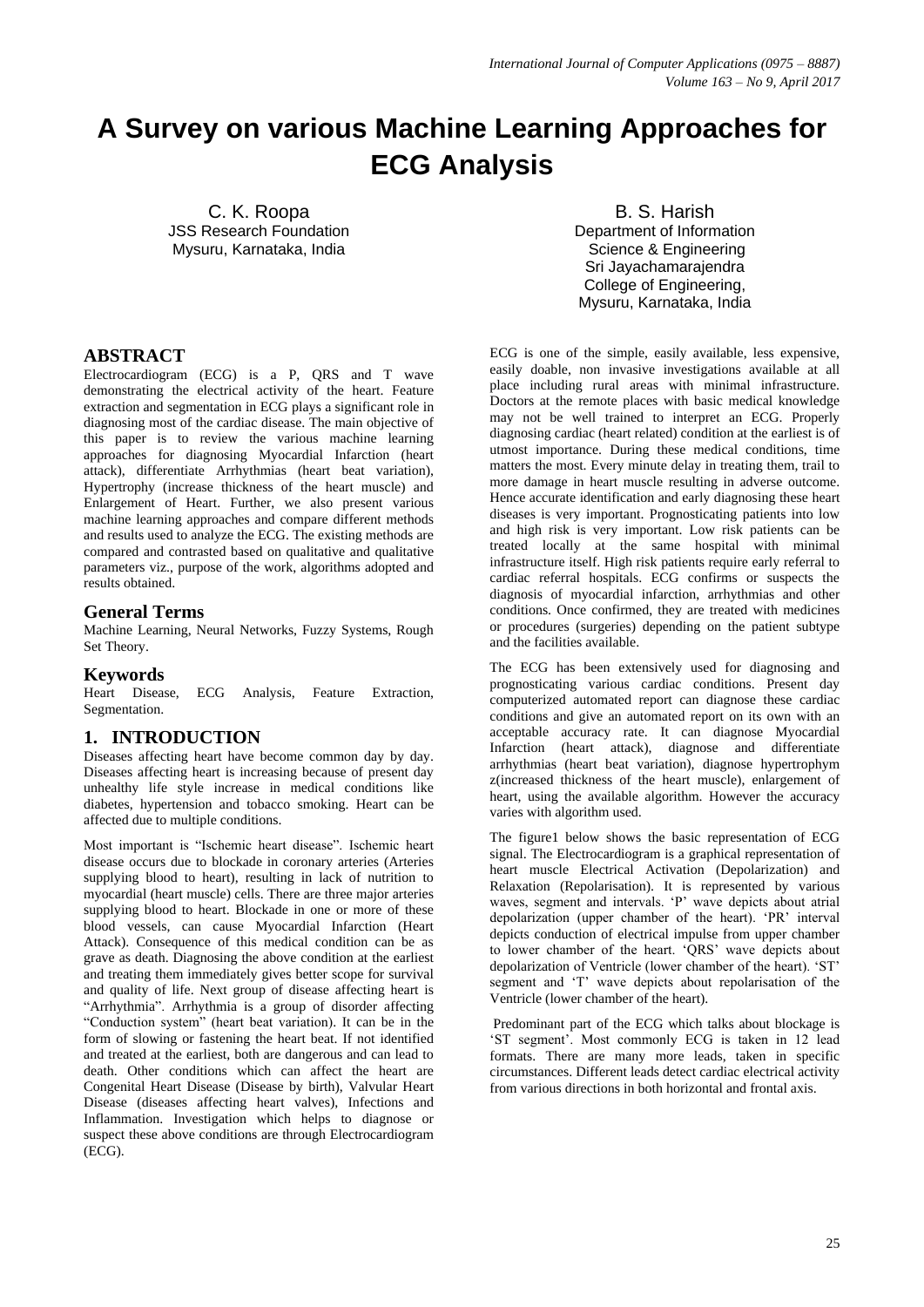

**Figure 1: Schematic representation of normal ECG**

ECG is essentially a time series signal that reflects the electrical activity of the heart. The signal consists of a series of repetitive and stereotyped complex waveforms with an obvious frequency of approximately 1 Hz. The heartbeat can vary across individuals and within individuals depending on a variety of conditions. The first stage in developing an automated machine learning techniques in ECG classification is to extract characteristic features from the waveform. Some features are considered first order, these features can be derived directly from the data such as RR time (time between the largest peaks that occurs in each heartbeat). Other features are derived from the base signal. These are extracted using signal processing techniques such as Fourier Transforms (FTs) and Wavelets. In a typical supervised classification scheme, the features are labeled with the decision outcome. The block diagram in figure 2 shows the different approaches used in automated machine learning techniques for investigating accurate results from ECG.



#### **Figure2: Various Machine Learning Approaches used**

Present day ECG machines use the above mentioned algorithms and approaches to diagnose various cardiac conditions. Future computerized ECG machines generate reports on its own with reasonably good accuracy.

#### **2. LITERATURE SURVEY**

The existing studies and various researchers have investigated the domain of Automated Computerized ECG for effective diagnosis of heart diseases. This review, therefore, is an attempt to critically explore the literature in the area of different algorithms and machine learning techniques in ECG analysis.

#### **2.1 Fuzzy Based Techniques**

Numerous methods have been developed to enforce computerized ECG analysis and diagnosis. Fuzzy sets or

fuzzy based machine learning is an approach that is commonly deployed for effective ECG analysis. These techniques utilize smooth variables with membership functions in diagnosing diseases using ECG analysis (Lei et al., 2007). Moreover, in modern medicines, large amount of data is processed pertaining to diseases such as coronary artery diseases, for which, different classifiers are used to analyze the ECG (Pal et al., 2012). For this purposes, Behadada & Chikh, (2013) conducted a study on assessing the cardiac abnormalities by optimizing the classification of cardiac arrhythmias and detection of abnormalities. The researchers used fuzzy decision tree as a methodology to diagnose the cardiac abnormalities. They used the data pertaining to heart beat from MIT-BIH database. The proposed fuzzy tree is able to detect the anomalies of premature ventricular contraction, where the false alarm rate is reduced to 19.76% and the classification rate is 71% (Behadada & Chikh, 2013). However when compared to neural networks and other techniques, the result is unsatisfactory. In alignment to this study, Lei et al., (2007) developed an adaptive fuzzy ECG classifier for enhancing the performance of conventional classifiers. The classifier used MIT-BIH arrhythmia database for evaluation. The developed classifier is effective in terms of self-adaptation as per the inputs of ECG signal. Average correct rate is found to be 88.2%. However, both these approaches lack in terms of comprehending the different types of heart beats. Also, the computational efficiency of the proposed approach (Lei et al., 2007) is significantly high.

ECG is widely used in the diagnosis of heart diseases, where fuzzy inference systems can be used for effective system analysis (Goel et al., 2016). The research on fuzzy based techniques have further developed through the incorporation of neural networks, such as fuzzy inference networks (Lei et al., 2007), that integrates the benefits of neural networks for better learning and fuzzy sets for better human understanding (Guler & Ubeyli, 2004). In a similar manner, Ceylan et al. (2009) used Fuzzy Clustering Neural Network Algorithm for classification in ECG analysis. The researchers aimed at increasing the accuracy rate for ECG beats, for which MIT-BIH databases of 92 patient records are extracted. Also, type 2 fuzzy mean clustering algorithms and back propagation 402 learning is used. The proposed system resulted an accuracy of 99% with acquisition of high clustering performance. It is inferred from the review, that the training time was large in this case, which limited the benefits. Also, for future research, a larger sample can be taken. Therefore, it can be inferred that the fuzzy sets are best used for demonstrating the data under uncertainties, for which the fuzzy logic is efficient in providing an inference mechanism. The output generated from fuzzy logic can be applied to knowledge based systems in ECG analysis (Jeyalakshmi & Robin, 2016).

The fuzzy decision tree provides a certain inferences and knowledge acquisition means to deal with multi-varied data, with complex or missing values (Chen et al., 2009). For the above purposes, it is widely used as interference and expert systems to provide clarity. In medical science stream, Pal et al. (2012) developed a fuzzy expert system for accurate detection of coronary artery diseases and removal from uncertainties emerging from the medical data. The researchers emphasized on the rule organization in tree representation for obtaining efficient search from the database pertaining to Coronary Artery Diseases (CAD). Therefore, it is inferred that fuzzy based techniques are effective in computerized ECG analysis but requires further investigation for attaining higher level of accuracy, especially pertaining to the localization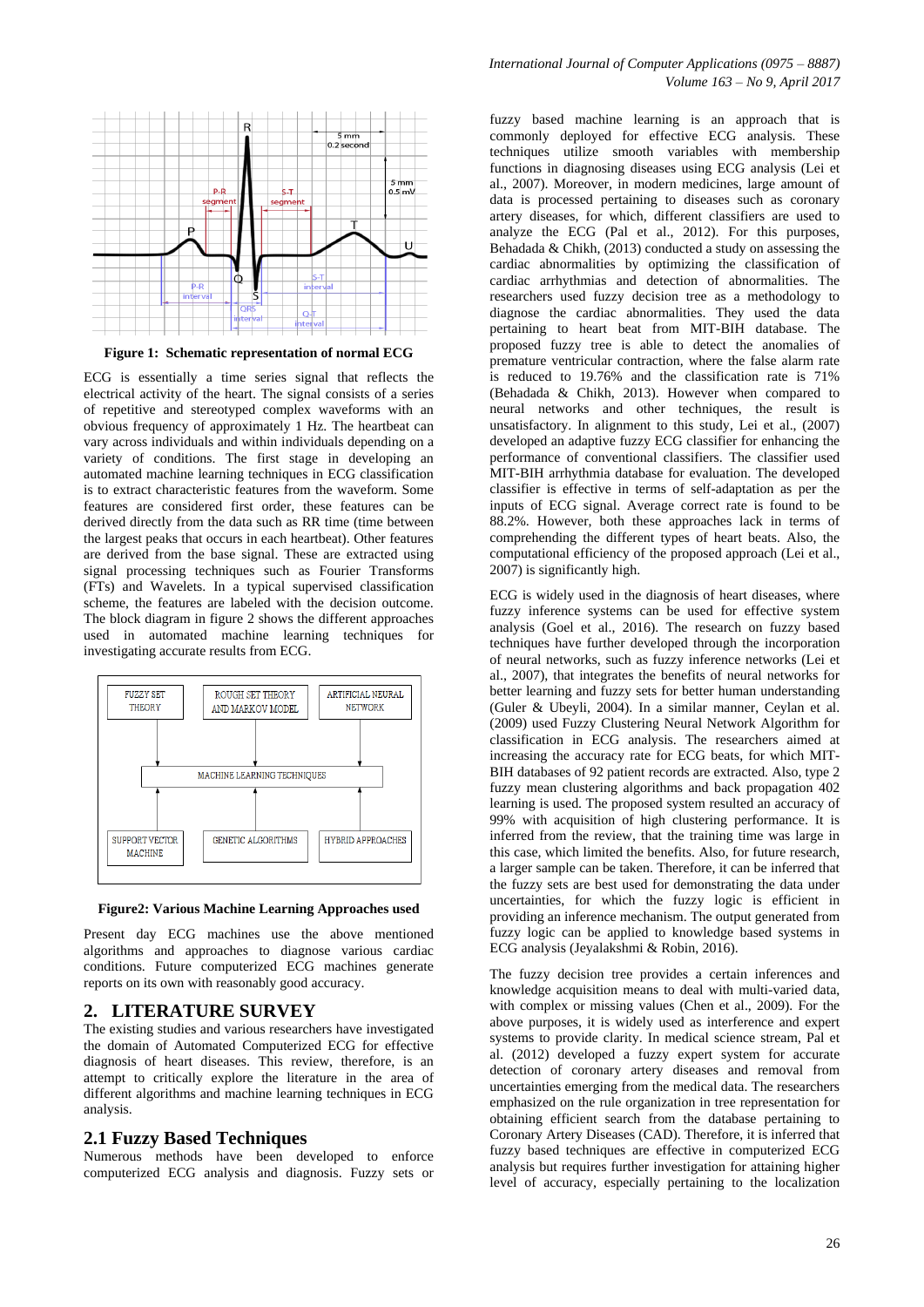ofculprit coronary artery in ST Elevation Myocardial Infarction (STEMI).

#### **2.2 Rough Set Theory and Hidden Markov Models**

Rough Set Theory (RST) came into existence in the early 1980s and was evolved as a strategy to be used for reducing uncertainties and ambiguity from data (Senthilkumaran & Rajesh, 2009). The problems resolved by RST are associated with the reduction of redundant data, detection of data dependencies, and classification of data and assessment of data patterns (Deja & Paszek 2003). Moreover, the advantage of using RST in ECG analysis is that it assists in formulating rules, which are easily understood and leads to accurate extraction of valuable information from complex databases (Tripathy et al., 2011). Rough set theory is used to generate a robust classification model (Barman et al., 2016). Several investigators in the existing literature have utilized rough set theory in computerized ECG analysis in hopes of attaining maximum benefits. One such research conducted by Mitra et al., (2006) demonstrated an optimized approach of rule based rough set for effective diagnosis. A TIFF formatted image database was utilized in the study. The researchers have used differentiation techniques and syntactic approaches, where an automated ECG feature extraction system is developed, noises are removed and knowledge base regarding ECG interpretation is developed. A rule based rough set decision system is developed for the detection of diseases. 100% accuracy is obtained for Myocardial Infarction (MI). The results are appropriate and efficient for trained set but lacks in accuracy pertaining to untrained data set. Further, the sample size taken for the study was just 27 patient records of MI.

Barman et al., (2016) conducted a study to acquire accurate and correct information from MIT-BIT arrhythmia database by using rough set theory and different classification schemes. The data is first pre-processed using MATLAB tool and then RST is applied for adequate classification. The researchers have also used filtering methods for pre-processing. Another work reported by, Setiawan et al., (2009) developed a rule selection method for diagnosing Coronary Artery Disease (CAD). Total samples of 920 patients were collected from different hospitals, which have CAD. Rough Set Theory (RST) is applied by using hybrid approach of support filtering and RST rule importance selection. The proposed technique is efficient at selecting and extracting rules from large number of rules, without reducing the quality of classification. Fuzzy reasoning can be incorporated in the proposed mechanism for future work, so as to increase the accuracy.

A study by Huang & Zhang (2003) revealed that the recognition rules for determining the required data in ECG are condensed with the application of RST. On the same line, Tripathy et al., (2011) conducted an investigation by aiming at identifying characteristics such as ECG, Blood Pressure and Maximum Heart Rate (MHR) that affect heart diseases. Testing data of 250 patients was taken, which was divided into 5 types according to the different heart diseases. Rough sets, decision rules and Formal Concept Analysis (FCA) are used in the study. High accuracy is obtained for determining the characteristic of heart diseases.

The ECG signal is assessed for knowledge acquisition by evaluating the ECG waveform, which can be done with the help of Hidden Markov models (HMMs). An HMM is widely utilized in the application of segmenting the ECG signal into waveforms (Frénay et al., 2009). A study by Andreao et al., (2006) investigated the utilization of HMM in classifying ECG while performing the functionality of heart beat detection and segmentation. The researchers have addressed the several aspects such as waveform modeling, classification, unsupervised adaptation and segmentation. The study was concluded with effective and accurate detection of heart beats with 99.79% sensitivity.

## **2.3 Approaches based on Neural Networks**

In recent times, several methods have been utilized for effective classification of arrhythmia such as Genetic algorithms, Fuzzy Logic, Self-Organizing Map, Bayesian, Hidden Markov Models and SVMs (Gupta & Chatur, 2012). Considering the study of ECG signal patterns in diagnosis, it is very extensive and time-consuming, thus requiring the computerized means for effective diagnosis of cardiac diseases (Sao et al., 2015). Neural networks are used for classification after pre-processing, detection and feature extraction from the ECG signal. Gao et al., (2004) developed a diagnostic system by using an artificial neural network classifier for cardiac arrhythmias. The classifier is based on a Bayesian framework, which is formulated with the application of back propagation algorithm. The proposed system offers a predication accuracy of 90%, which has further scope for improvement. Also, the system is not well applicable in the practical scenario and requires amendments. In a similar manner, Vishwa et al., (2011) developed an automated Artificial Neural Network (ANN) based classification system for cardiac arrhythmia using multi-channel ECG recordings. An MIT-BIH arrhythmia database consisting of 48 recordings from 1975 and 1979 is used. Also, a Normal Sinus Rhythm (NSR) database is used for the validation of the method. The estimated feed forward ANN and back-propagation learning algorithms are used. The approach shows the accuracy of 96.77% on MIT-BIH database and 96.21% on NSR database. However, the research is unable to classify all 16 arrhythmia classes. The study was concluded with the future scope of preprocessing of ECG signal by developing Multilayer Perceptron (MLP) model. Sao et al., (2015) also used ANN in ECG for diagnosing heart diseases in the most efficient manner. The researchers developed an ANN classifier for the same, wherein the parameters such as Spectral Entropy, Largest Lyapunov exponent and Poincare plot geometry are assessed along with the utilization of back propagation algorithm.

According to Anuradha and Reddy (2008), neural networks can be widely used for optimizing the classification of ECG signals. The authors developed an ANN-based classifier for cardiac arrhythmia. MIT-BIH dataset has been used to retrieve ECG data. Artificial neural network (ANN) is used for the classification of cardiac arrhythmias from ECG signals. The classifier uses a combination of wavelets Back Propagation Algorithms (BPA). An accuracy of 90.56% is achieved and the classifier efficiently detects the abnormal activities. Though the classifier is easy to implement, it lacks in terms of proper validation against different dataset. Another research by Jadhav et al., (2012) aimed at developing an ANN model for diagnosing heart diseases. For this purpose, the researchers used 12 lead ECG signal recordings data from UCI machine-learning repository datasets. Static back propagation algorithm and momentum learning rule are used for classification. Mean Squared Error (MSE), Receiver Operating Characteristics (ROC) and Area Under Curve (AUC) are the measures used to evaluate the performance of the proposed model. The classification accuracy is obtained to be 86.67% and the sensitivity is 93.75%. The developed model is well validated by using different performance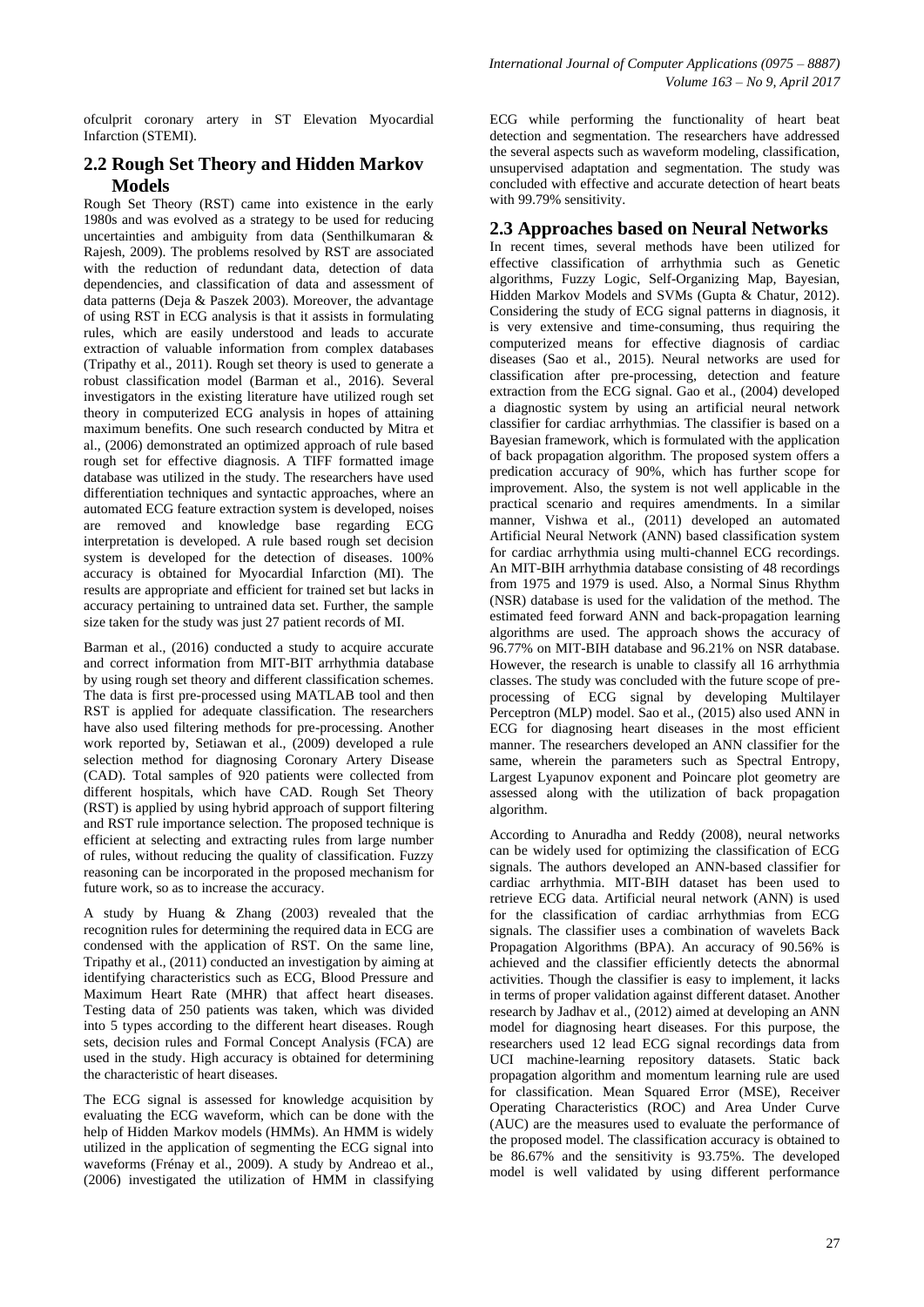measures, but can be further improved for practical applications.

According to Gupta and Chatur (2012), ECG analysis is highly beneficial for diagnosing the heart diseases. The researchers have applied supervised artificial neural networks and data mining techniques for ECG classification. The application of both the techniques is then compared, where the use of ANN is rendered as more effective. Another research by De Gaetano et al., (2009) developed an algorithm based on supervised neural network to differentiate between the normal beats in ECG signals and ischemic beats. The researchers have used radial basis functions and R-wave segments (RRR interval) for identifying the two types of beats. Later the system is validated on European ST-T database. The proposed classifier is evaluated as reliable when identifying the ischemic beats from ECG data.

#### **2.4 Approaches using SVM**

Support vector classifiers, based on statistical learning theory, are widely used in several applications such as image segmentation, ECG signal classification and diagnosis, brain computer interfacing etc (Guler & Ubeyli, 2007). In a study by Kampouraki et al., (2009) the time series of heart beat are classified with the implementation of Support Vector Machines (SVM). The researchers have revealed that the SVM classifier offers a better functionality than those based on neural networks as it classifies the ECG signals with minimal signal to noise ratio. In a similar manner, Polat et al., (2008) developed a technique for classifying arrhythmia from ECG dataset. ECG dataset of healthy persons and diseased persons (arrhythmia) is used in the study. Least square support vector machine (LSSVM) is deployed by the authors as a robust technique for accurate classification. The technique is validated through classification accuracy, sensitivity and ROC curves. On evaluation, the proposed technique achieved 100% accuracy. However, the accuracy obtained is only applicable to atherosclerosis disease and for others, the accuracy was very less. Batra and Jawa (2016) aimed at optimizing the accuracy of detecting Arrhythmia by using ECG. The dataset (452 records) was retrieved from UCI Machine Learning Repository. Information pertaining to Arrhythmia was extracted. The researchers used machine learning algorithms and ECG diagnostic criteria [13]. The machine learning algorithms like neural networks, decision trees, random forest, gradient boosting and support vector machines were used for experiments. However more emphasize was laid upon SVM. With the combination of gradient boost and SVM, an accuracy of 83.04% was obtained. After applying ECG criteria, the accuracy was increased to 84.82%. Though, several techniques have been determined in this research, the combination of only gradient boosting and SVM has been shown. More combinations can also be thought in future.

SVM has been largely used with the integration of other methods to acquire efficiency in ECG classification. For example, Wang and Chiang (2007) used a new approach based on SVM and particle swarm optimization for effective classification and diagnosis of cardiac arrhythmias. On other hand, Nasiri et al., (2009) proposed a new approach for feature extraction and ECG classification for cardiac arrhythmia disease. The SVM classifier is used to optimize the approach by detecting the best subset of feature, which provides the optimal classification of the signal. The researchers have utilized SVM with Genetic Algorithm (GA), where GA is deployed to enhance the generalization

performance of the SVM classifier. The technique proposed by these researchers achieved an accuracy of 93%.

## **2.5 Approaches using Genetic Algorithms**

ECG analysis has been widely deployed by using Genetic Algorithms (GA) to achieve higher computational capabilities with in less time-consumption manner (Omran et al., 2009). However this approach is integrated with others to exploit maximum benefits. Several researchers have used GA with ANN, SVM, and other techniques. On the other hand, the techniques pertaining to the use of GA alone in ECG analysis is scarce. Priyadharshini and Kumar (2015) conducted a research to enhance the classification of Arrhythmia from ECG signals. For this purpose, MIT-BIH Arrhythmia Database is utilized. An Improvised Genetic Algorithm (GA) is developed and C4.5 and Naïve Bayes classification algorithm is used in the research. The research revealed that the GA has the most stable accuracy as compared to C4.5 and Naïve Bayes. The scope of the research can be extended to other machine learning algorithm such as SVM, to present the most efficient method.

Omran et al., (2009) used GA with ANN for ECG analysis and diagnosis of heart diseases. The ANN is used to detect the connecting points in ECG signal and GA is used to choose the best values to those points. The genetic algorithms are best utilized for minimizing the error values and improving the connecting points. In this study, after applying GA in the ANN model of detection and classification, the error is reduced to 2.3116e-29 from 5.9487e-28 in 100 generations. El-Dahshan (2010) also utilized genetic algorithm with another approach for gaining higher efficiency in the ECG analysis. The researcher incorporated GA with wavelet transform (WT) for denoising ECG signals, wherein GA is used to determine the best parameters for adequate wavelet denoising. Percentage root mean square and SNR is used to comprehend the performance of the approach.

When considering the use of GA alone, Silveira et al., (2007) developed a compression method using genetic algorithm for minimizing distortion of ECG signal in its analysis. The classical wavelet Db3 is used to compare the performance of the proposed technique. MIT-BIH compression database is used in the experiment. The compression with GA ensures lower values than the classical wavelet Db3 method.

#### **2.6 Hybrid Algorithms**

Hybrid techniques for analysis of ECG signals have been extensively investigated in search of improved performance. Dalal and Birok (2016) developed a hybrid classifier by using the Principal Component Analysis (PCA) and Neuro-Fuzzy classifier. Different heart activities are detected with the use of hybrid approach, wherein MIT-BIH database is used. The PCA approach is used to retrieve the required information from the database and then ANN and Fuzzy logic based classifier is deployed to analyze and process the extracted information. The accuracy of the hybrid approach is estimated to be 96%. Another work by, Bensujin et al., (2014) examined and determined the ST Segment Elevation Myocardial Infarction (STEMI) in the ECG signal of a person. 480 patients" records were extracted from MIT BIH database, which are segregated in two sets. Chinese Heart Disease database is used for validation of the method. Hybrid detection methods were used for detection of heart rate, ischemic and extraction of STEMI. K-means clustering algorithm is used for feature extraction. Bacterial Foraging Optimization Algorithm (BFOA) is used for identifying STEMI from ECG signals. The analysis revealed that the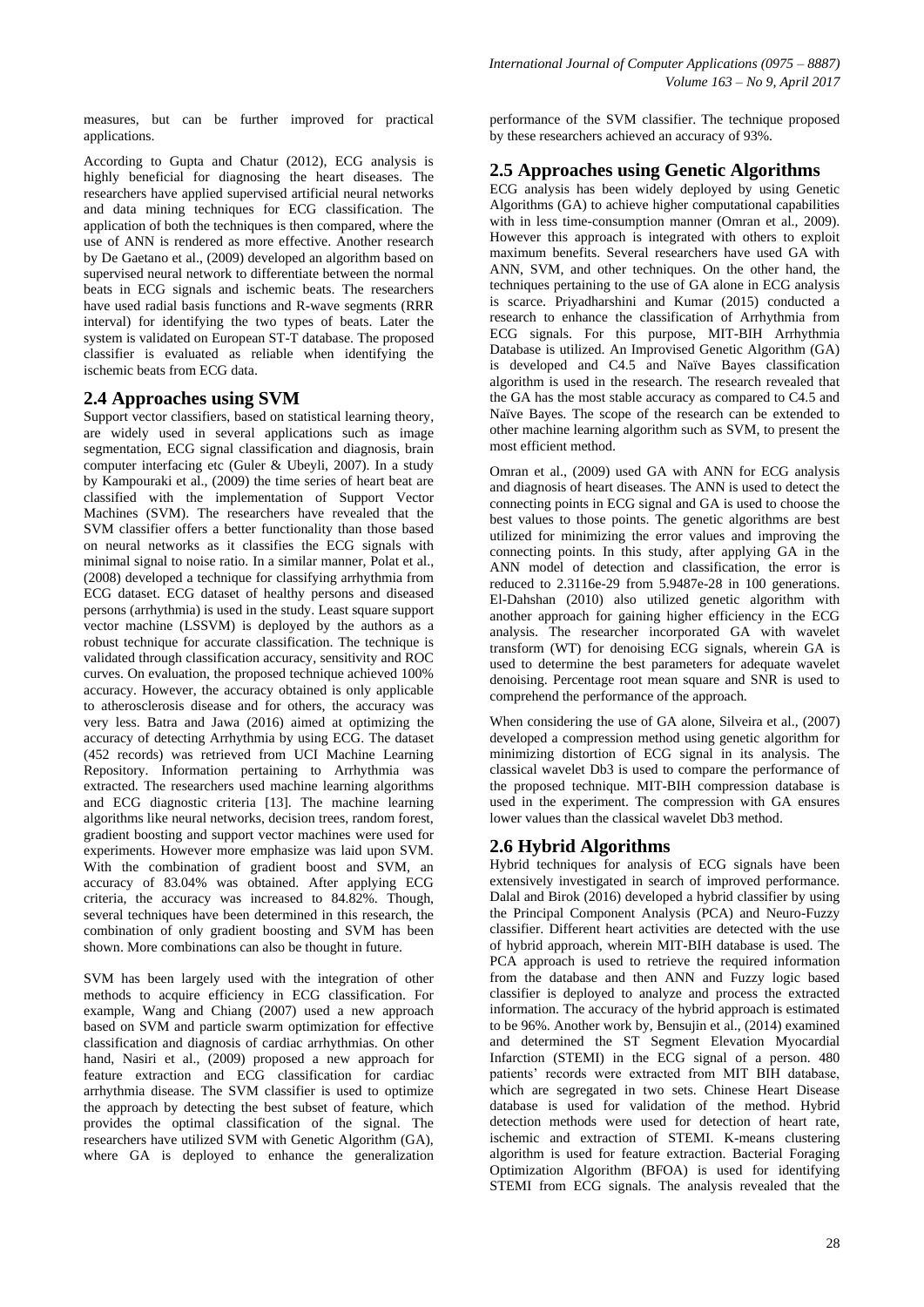STEMI on the clustered data is identified by 89% and the convergence rate is 91%. The efficiency of the proposed methodology is high.

For gaining higher accuracy, Finlay et al., (2015) determined the impact of electrode placement on the accuracy of identifying coronary artery occlusion. 45 patients were taken, who were undergoing Percutaneous Transluminal Coronary Angioplasty (PTCA) and had 120 lead Body Surface Potential Maps (BSPMs) recording. BSPMs were used to examine the impact of electrode placement on the patients. A computer algorithm is developed for the detection of STEMI and non-STEMI. The researchers established that the lead electrode placement has significant impact on detecting STEMI and 12 lead ECG. However, it is observed that the practical application of the proposed methodology is poor. Also, the number of patients was less due to which the results cannot be relied upon.

Ghosh et al., (2013) examined the accuracy of ECG localization of culprit vessel occlusion in acute STEMI. 21 patients with acute myocardial infarction were selected in the study. The localization of culprit vessel occlusion site in Left Anterior Descending (LAD), Right Coronary Artery (RCA)

and left Circumflex (LCx) coronary arteries were performed by dividing the patients into 3 groups. The results revealed that for LAD, the accuracy of ECG localization was 90.91%; for RCA, it was 100%; and for LCx coronary arteries it was 90%. However, the sample size taken in the study was small. Also, the angiography was not performed immediately, which might have resulted in inconclusive results.

## **3. CONCLUSION**

The present review has addressed different machine learning techniques that are deployed for ECG analysis in classification of heart diseases. The techniques and algorithms that were extensively used are artificial neural networks, support vector machines, fuzzy logic, decision trees, rough set theory, genetic and hybrid algorithms. Though the existing studies are vast, this spectrum of research requires more rigorous investigation in terms of practical application of the classification techniques. Further, the literature review reveals that there are few studies that have addressed the culprit coronary artery in STEMI and its localization. Hence there is a need to address this gap in literature and provide a valuable contribution to this field.

| Author (year)                                                              | <b>Dataset</b>                                                     | <b>Purpose</b>                                                                                                                                  | <b>Methods</b>                                                                                                                                            | <b>Result</b>                                                                         | <b>Remarks</b>                                                              |  |
|----------------------------------------------------------------------------|--------------------------------------------------------------------|-------------------------------------------------------------------------------------------------------------------------------------------------|-----------------------------------------------------------------------------------------------------------------------------------------------------------|---------------------------------------------------------------------------------------|-----------------------------------------------------------------------------|--|
|                                                                            | <b>Fuzzy Based Machine Learning Techniques</b>                     |                                                                                                                                                 |                                                                                                                                                           |                                                                                       |                                                                             |  |
| Behadada et al.,<br>(2013)                                                 | MIT-BIH                                                            | To<br>optimize<br>the<br>classification<br>of<br>cardiac<br>arrhythmias<br>detection<br>of<br>and<br>abnormalities.                             | Fuzzy Decision Tree.                                                                                                                                      | The False Alarm<br>Rate<br>is<br>19.76%.<br>Classification Rate<br>is 71%.            | Feature selection is<br>not accurate.                                       |  |
| Lei et al.,<br>(2007)                                                      | MIT-BIH<br>arrhythmia.                                             | To<br>develop<br>an<br>adaptive fuzzy ECG<br>classifier<br>for<br>enhancing<br>the<br>$\sigma$ f<br>performance<br>conventional<br>classifiers. | <b>Fuzzy Sets</b>                                                                                                                                         | Average correct rate<br>$= 88.2\%$ .                                                  | Computational<br>efficiency is poor                                         |  |
| Ceylan et al.,<br>(2009)                                                   | 92 patient records<br>from<br>MIT-BIH<br>database                  | To<br>increase<br>the<br>accuracy rate for ECG<br>beats.                                                                                        | Fuzzy<br>Clustering<br>Neural<br><b>Network</b><br>Algorithm,<br>Type 2<br>fuzzy<br>means<br>clustering algorithm<br>and back propagation<br>402 learning | $Accuracy = 99\%$ .                                                                   | Less<br>samples<br>considered                                               |  |
| Pal et al<br>(2012)                                                        | Coronary<br>Artery<br><b>Diseases</b><br>(CAD)<br>patient database | To develop screening<br>expert<br>system<br>for<br>detecting CAD                                                                                | Fuzzy Tree and Rule<br>Organization                                                                                                                       | Sensitivity<br>$=$<br>95.85% Specificity<br>$= 83.33\%$                               | Methodology is not<br>clear.                                                |  |
| Rough Set Theory and Hidden Markov Model Based Machine Learning Techniques |                                                                    |                                                                                                                                                 |                                                                                                                                                           |                                                                                       |                                                                             |  |
| Barman et al<br>(2016)                                                     | MIT-BIT<br>arrhythmia database                                     | To increase accuracy<br>in ECG analysis.                                                                                                        | Rough Set Theory<br>and<br>different<br>classification<br>and<br><b>Filtering Schemes</b>                                                                 | Proposed<br>mechanism<br>is<br>effective<br>when<br>compared to fuzzy<br>classifiers. | Results are not well<br>presented in terms<br>of<br>accuracy<br>evaluation. |  |
| Mitra et al.,<br>(2006)                                                    | <b>TIFF</b><br>formatted<br>image database                         | To<br>develop<br>an<br>optimized approach of<br>rule based rough set<br>effective<br>for<br>diagnosis.                                          | Differentiation<br>techniques<br>and<br>syntactic approaches.                                                                                             | 100% Accuracy for<br>Myocardial<br>Infarction (MI).                                   | Less accuracy for<br>untrained sample.                                      |  |
| Setiawan et al.,                                                           | 920 patients' data                                                 | To develop a rule                                                                                                                               | Rough Set Theory                                                                                                                                          | Proposed technique                                                                    | of<br>Accuracy                                                              |  |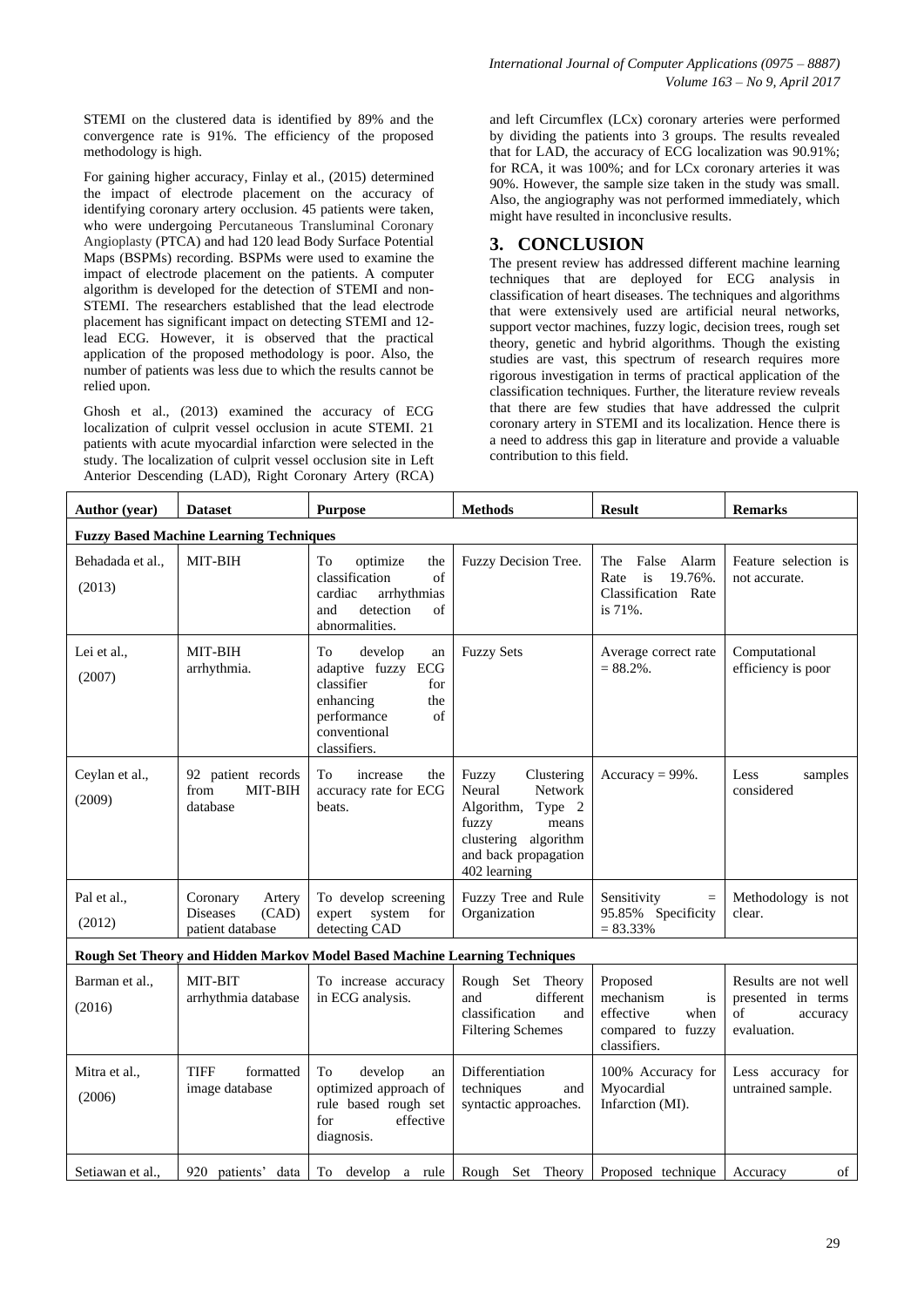| (2009)                          | different<br>from<br>hospitals,<br>having<br>Coronary<br>Artery<br>Disease                      | selection method for<br>diagnosing CAD.                                                                                                                                                     | (RST) with support<br>filtering.                                                                                               | efficient<br>is<br>at<br>selecting<br>and<br>extracting rules (27)<br>from large number<br>of rules (3881). | classification<br>is<br>increased.                                    |
|---------------------------------|-------------------------------------------------------------------------------------------------|---------------------------------------------------------------------------------------------------------------------------------------------------------------------------------------------|--------------------------------------------------------------------------------------------------------------------------------|-------------------------------------------------------------------------------------------------------------|-----------------------------------------------------------------------|
| Tripathy et al.,<br>(2011)      | Testing data of 250<br>heart patients                                                           | To<br>identify<br>characteristic such as<br>ECG, Blood Pressure<br>and MHR that affect<br>heart diseases.                                                                                   | Rough Sets, Decision<br>Rules and<br>Formal<br>Concept<br>Analysis<br>(FCA).                                                   | High accuracy<br>is<br>obtained<br>for<br>determining<br>the<br>characteristic<br>of<br>heart diseases.     | Validation can be<br>further improved.                                |
| Andreao et al<br>(2006)         | Two-channel<br>QT<br>database                                                                   | To increase heart beat<br>detection<br>and<br>segmentation in ECG<br>analysis                                                                                                               | Hidden<br>Markov<br>Models                                                                                                     | Sensitivity<br>$\equiv$<br>99.79%                                                                           | <b>High Accuracy</b>                                                  |
|                                 | <b>Neural Networks Based Machine Learning Techniques</b>                                        |                                                                                                                                                                                             |                                                                                                                                |                                                                                                             |                                                                       |
| Anuradha et al.,<br>(2008)      | MIT-BIH dataset                                                                                 | To develop an ANN-<br>based classifier for<br>cardiac arrhythmia.                                                                                                                           | Artificial<br>Neural<br><b>Network</b><br>(ANN),<br>Back<br>Wavelets<br>Propagation<br>Algorithm                               | Accuracy $=90.56\%$                                                                                         | Poor validation of<br>methodology                                     |
| Jadhav et al.,<br>(2012)        | <b>UCI</b><br>machine-<br>learning<br>repository<br>datasets                                    | To develop an ANN<br>model for diagnosing<br>heart diseases.                                                                                                                                | Static<br>Back<br>Propagation<br>algorithm,<br>Momentum learning<br>Rule                                                       | Accuracy $=86.67\%$<br>Sensitivity<br>$=93.75\%$ .                                                          | Only<br>binary<br>classification                                      |
| Vishwa et al.,<br>(2011)        | MIT-BIH<br>arrhythmia database<br>of<br>consisting<br>48<br>recordings<br>from<br>1975 and 1979 | To<br>develop<br>an<br>artificial<br>automated<br>neural network (ANN)<br>classification<br>based<br>for<br>cardiac<br>system<br>arrhythmia<br>using<br>multi-channel<br>ECG<br>recordings. | Feed<br>Estimated<br>Forward ANN and<br><b>Back-Propagation</b><br>learning algorithms                                         | Accuracy $=96.77\%$<br>MIT-BIH<br>on<br>database<br>Accuracy $=96.21\%$<br>on NSR database.                 | Unable to classify<br>-16<br>all<br>arrhythmia<br>classes.            |
| De Gaetano et<br>al.,<br>(2009) | ST-T<br>European<br>database                                                                    | differentiate<br>To<br>between the normal<br>beats in ECG signals<br>and ischemic beats                                                                                                     | Radial<br>basis<br>functions<br>$R-$<br>and<br>wave segments (RRR<br>interval)                                                 | Provides<br>high<br>reliability.                                                                            | Lack in Accuracy                                                      |
| Gupta et al.,<br>(2012)         | Raw ECG signal                                                                                  | ECG<br>To<br>improve<br>signal analysis                                                                                                                                                     | Artificial<br>Neural<br>Networks and Data<br>Mining techniques                                                                 | ANN approach is<br>productive<br>more<br>than data mining.                                                  | Classification<br>of<br>only 4 types of heart<br>beats                |
|                                 | <b>Support Vector Based Machine Learning Techniques</b>                                         |                                                                                                                                                                                             |                                                                                                                                |                                                                                                             |                                                                       |
| Polat et al.,<br>(2008)         | ECG<br>Arrhythmia<br>dataset                                                                    | To<br>develop<br>a<br>technique<br>for<br>classifying arrhythmia<br>from ECG dataset.                                                                                                       | Least Square Support<br>Vector<br>Machine<br>(LSSVM)                                                                           | Accuracy $=100\%$                                                                                           | Accuracy obtained<br>only<br>for<br>is<br>atherosclerosis<br>disease. |
| Batra et al.,<br>(2016)         | 452 records from<br><b>UCI</b><br>Machine<br>Learning<br>Repository.                            | optimize<br>To<br>the<br>accuracy of detecting<br>Arrhythmia by using<br>ECG.                                                                                                               | SVM.<br>Neural<br>Decision<br>Networks,<br>Random<br>Trees.<br>Gradient<br>Forest,<br>Boosting. SVM was<br>majorly emphasized. | With<br>SVM,<br>$accuracy = 83.04\%$<br>After applying ECG<br>criteria,<br>the<br>$accuracy = 84.82\%$ .    | Combined<br>only<br>gradient<br>boosting<br>with SVM.                 |
| Nasiri et al.,<br>(2009)        | MIT-BIH<br>arrhythmia database<br>of 48 records                                                 | To improve feature<br>extraction and ECG<br>classification<br>for<br>cardiac<br>arrhythmia<br>disease.                                                                                      | SVM and<br>Genetic<br>Algorithm.                                                                                               | $Accuracy = 93%$                                                                                            | Accuracy can be<br>further improved.                                  |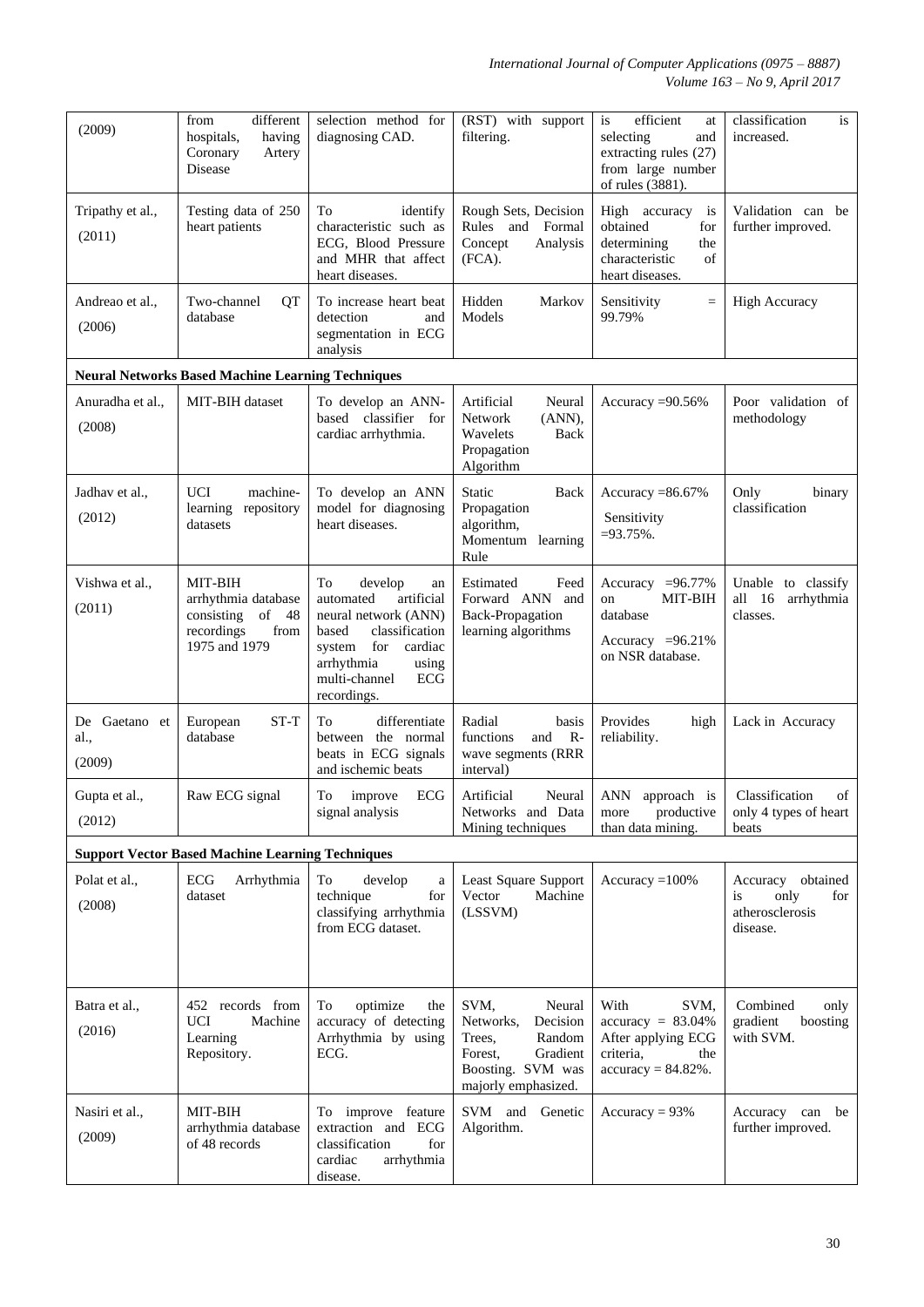| <b>Genetic Algorithm Based Machine Learning Techniques</b> |                                                                                     |                                                                                                                                           |                                                                                                                                                                                |                                                                                                           |                                                                                                      |  |
|------------------------------------------------------------|-------------------------------------------------------------------------------------|-------------------------------------------------------------------------------------------------------------------------------------------|--------------------------------------------------------------------------------------------------------------------------------------------------------------------------------|-----------------------------------------------------------------------------------------------------------|------------------------------------------------------------------------------------------------------|--|
| Omran et al.,<br>(2009)                                    | ECG<br>Arrhythmia<br>Database                                                       | improve<br>ECG<br>To<br>classification<br>and<br>diagnosis                                                                                | Genetic<br>Algorithm<br>with ANN                                                                                                                                               | Error rate is reduced<br>to 2.3116e-29 from<br>5.9487e-28 in 100<br>generations                           | Higher utilization is<br>yet to be improved.                                                         |  |
| Priyadharshni et<br>al.,<br>(2015)                         | MIT-BIH<br>Arrhythmia<br>Database                                                   | enhance<br>To<br>the<br>classification<br>of<br>Arrhythmia from ECG<br>signals.                                                           | Improvised Genetic<br>algorithm, C4.5 and<br>Naïve<br><b>Bayes</b><br>classifier                                                                                               | Accuracy<br>using<br>GA= $90\%$ , C4.5 =<br>72%<br>Naïve<br>and<br>Bayes $=50\%$                          | Genetic Algorithm<br>have the most stable<br>accuracy rate than<br>Naïve bayes and<br>C4.5 algorithm |  |
| Dahshan et al.,<br>(2010)                                  | MIT-BIH database                                                                    | ECG<br>Denoising<br>signals effectively                                                                                                   | GA with<br>Wavelet<br>Transform (WT)                                                                                                                                           | The<br>approach<br>is<br>successful<br>in<br>noise<br>eliminating<br>from ECG signal                      | Results<br>well<br>are<br>demonstrated                                                               |  |
|                                                            | <b>Hybrid Algorithm Based Machine Learning Techniques</b>                           |                                                                                                                                           |                                                                                                                                                                                |                                                                                                           |                                                                                                      |  |
| Finlay et al.,<br>(2015)                                   | 45<br>patients<br>undergoing<br>angioplasty and had<br>120 lead BSPMs<br>recording. | determine<br>To<br>the<br>impact of<br>electrode<br>placement<br>on<br>the<br>accuracy of identifying<br>coronary<br>artery<br>occlusion. | Surface<br>Body<br>Potential<br>Maps<br>(BSPMs)<br>and<br>computerized<br>Diagnostic<br>Algorithm.                                                                             | Sensitivity = $51.1\%$<br>Specificity = $91.1\%$ .                                                        | Poor<br>practical<br>applications.                                                                   |  |
| Ghosh et al.,<br>(2013)                                    | 21<br>patients<br>with<br>myocardial<br>acute<br>infarction                         | To<br>examine<br>the<br><b>ECG</b><br>of<br>accuracy<br>localization of culprit<br>vessel occlusion in<br>acute STEMI                     | Localization<br>of<br>culprit<br>vessel<br>occlusion<br>site<br>in<br>LAD, RCA and LCx<br>coronary<br>arteries<br>were performed by<br>dividing the patients<br>into 3 groups. | Accuracy for LAD<br>$=90.91\%$ ,<br><b>RCA</b><br>$=100\%$ ; and for LCx<br>coronary arteries $=$<br>90%. | Sample size was<br>small and Coronary<br>Angiography<br>was<br>not<br>done<br>immediately            |  |
| Dalal et al.,<br>(2016)                                    | MIT-BIH database                                                                    | To improve diagnosis<br>via ECG analysis                                                                                                  | <b>PCA</b><br>and<br>Neuro-<br>fuzzy classifier                                                                                                                                | Accuracy is 96%                                                                                           | The sample size is<br>small.                                                                         |  |
| Bensujin et al.,<br>(2014)                                 | 480<br>patients'<br>records from MIT<br><b>BIH</b> database                         | To<br>examine<br>and<br>determine the STEMI<br>in the ECG signal of a<br>person                                                           | K-means Clustering<br>Algorithm, Bacterial<br>Foraging<br>Optimization<br>Algorithm (BFOA)                                                                                     | Identification rate $=$<br>89%<br>and<br>the<br>convergence rate $=$<br>91%                               | Pre-processing<br>of<br>data is not efficient                                                        |  |

#### **4. REFERENCES**

- [1] Andreao, R., Dorizzi, B., and Boudy, J. (2006). ECG signal analysis through hidden Markov models. IEEE Transactions on Biomedical Engineering, vol.53, no.8, pp.1541-1549.
- [2] Anuradha, B. and Reddy, V. (2008). ANN classification of cardiac arrhythmias, ARPN Journal of Engineering and Applied Sciences, vol.3, no.3, pp.1-6.
- [3] Barman, T., Ghongade., and Ratnaparkhi, A. (2016). Rough set based segmentation and classification model for ECG. IEEE Conference on Advances in Signal Processing (CASP), pp.18-23.
- [4] Batra, A. and Jawa, V. (2016). Classification of Arrhythmia using Conjunction of Machine Learning Algorithms and ECG Diagnostic Criteria, *International Journal of Biology and Biomedicine*, vo1.1, pp.1-7.
- [5] Behadada, O. and Chikh, M.A. (2013). An interpretable classifier for detection of cardiac arrhythmias by using

the fuzzy decision tree, *Artificial Intelligence Research*, vol.2, no.3, pp.45-58.

- [6] Bensujin., Vijila, C.K. and Hubert, C. (2014). Detection of ST Segment Elevation Myocardial Infarction (STEMI) Using Bacterial Foraging Optimization Technique, *International Journal of Engineering and Technology (IJET)*, vol.6, no.2, pp.1212-1224.
- [7] Ceylan, R., Ozbay, Y. and Karlik, B. (2009). A novel approach for classification of ECG arrhythmias: Type-2 fuzzy clustering neural network, *Expert Systems with Applications*, vol.36, no.3, pp.6721-6726.
- [8] Chen, Y., Wang, T., Wang, B., and Li, Z. (2009). A survey of fuzzy decision tree classifier. *Fuzzy Information and Engineering*, vol.1, no.2, pp.149-159.
- [9] Dalal, S., and Birok, R. (2016). Analysis of ECG Signals using Hybrid Classifier. *International Advanced Research Journal in Science, Engineering and Technology, vol.3* no.7, pp. 89-95.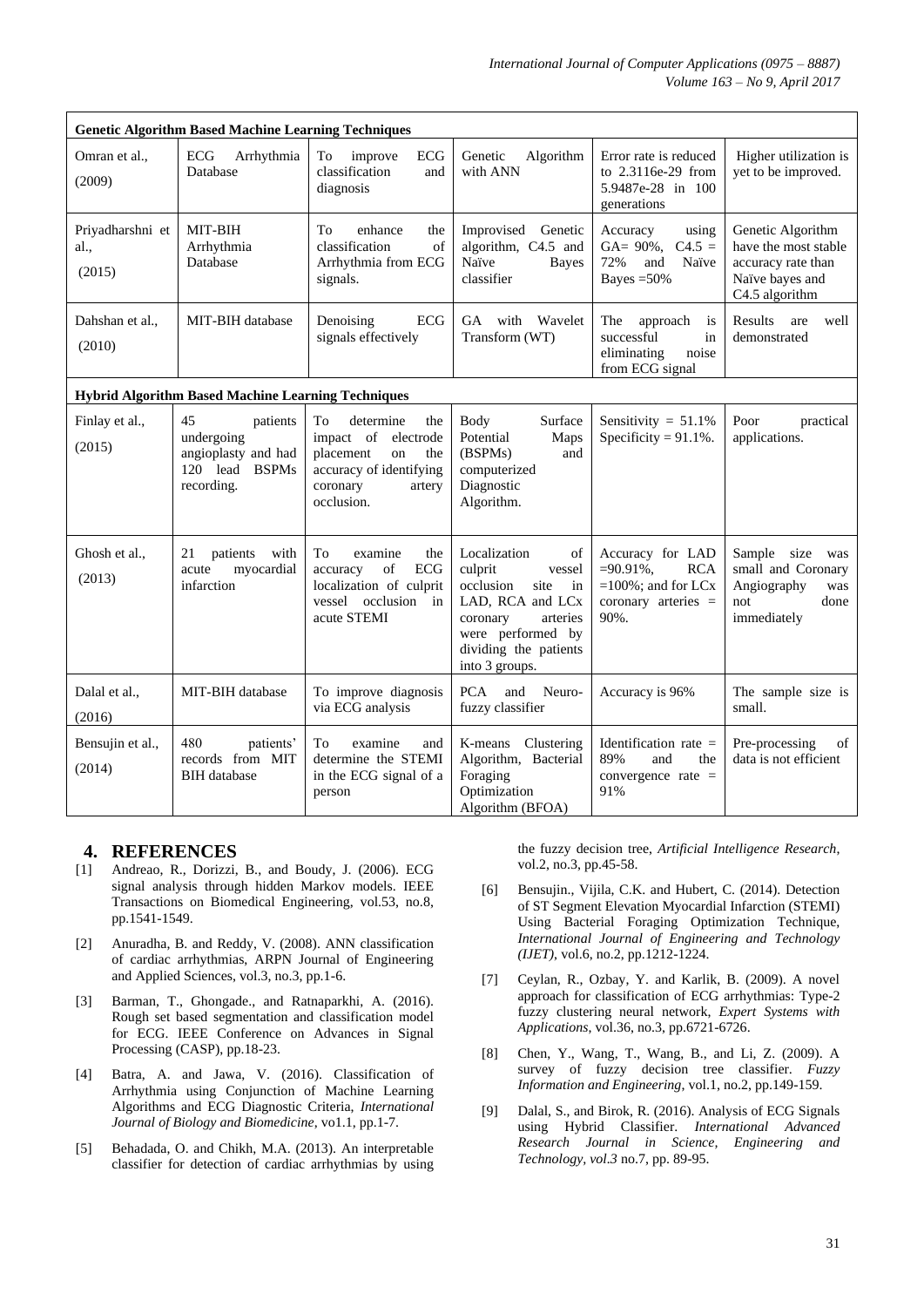- [10] De Gaetano, A., Panunzi, S., Rinaldi, F., Risi, A., and Sciandrone, M. (2009). A patient adaptable ECG beat classifier based on neural networks. *Applied Mathematics and Computation,* vol.213, no.1, pp.243- 249.
- [11] Deja, A. W., and Paszek, P. (2003). Applying rough set theory to Multi stage medical diagnosing. *Fundamental Informaticae,* vol.54, no.4, pp.387-408.
- [12] El-Dahshan, E. (2010). Genetic algorithm and wavelet hybrid scheme for ECG signal denoising. *Telecommunication Systems*, vol.*46, no.*3, pp.209-215.
- [13] D. Da Costa, W. J. Brady, and J. Edhouse. (2002) "Abc of clinical electrocardiography: Bradycardias and atrioventricular conduction block," BMJ: British Medical Journal, vol. 324, no.7336, pp.535.
- [14] Finlay, D., Bond, R., Kennedy, A., Guldenring, D., Moran, K. and McLaughlin, J. (2015). The effects of electrode placement on an automated algorithm for detecting ST segment changes on the 12-lead ECG, *Computing in Cardiology*,vol. 42, pp.1161-1164.
- [15] Frénay, B., Lannoy, G., and Verleysen, M. (2009). Improving the transition modelling in hidden Markov models for ECG segmentation. *ESANN proceedings, European Symposium on Artificial Neural Networks - Advances in Computational Intelligence and Learning, Bruges* (Belgium), pp.22-24.
- [16] Gao, D., Madden, M., Schukat, M., Chambers, D., and Lyons, G. (2004). Arrhythmia Identification from ECG Signals with a Neural Network Classifier Based on a Bayesian Framework. *Twenty-fourth SGAI International Conference on Innovative Techniques and Applications of Artificial Intelligence*, vol.3, no.3, pp.390-409.
- [17] Ghosh, B., Indurkar, M., and Jain, M.K. (2013). ECG: A Simple Noninvasive Tool to Localize Culprit Vessel Occlusion Site in Acute STEMI, *Indian Journal of Clinical Practice*, vol.23, no.10, pp.590-595.
- [18] Goel, S., Tomar, P.,and Kaur, G. (2016). A Fuzzy Based Approach for Denoising of ECG Signal using Wavelet Transform. *International Journal of Bio-Science and Bio-Technology, vol.8, no.*2, pp. 143-156.
- [19] Guler, I., and Ubeyli, E. D. (2007). Multiclass support vector machines for EEG signals classification. *IEEE Transactions on Information Technology in Biomedicine., vol.11, no.*2, pp. 117–126.
- [20] Guler, J., Ubeyli, E.D. (2004). Application of adaptive neuro-fuzzy inference system for detection of electrocardiographic changes in patients with partial epilepsy using feature extraction. *Expert Systems with Applications, vol.37, no. 27*, pp. 323-330.
- [21] Gupta, K. O., and Chatur, P. N. (2012). ECG Signal Analysis and Classification using Data Mining and Artificial Neural Networks. *International Journal of Emerging Technology and Advanced Engineering, vol.2, no.*1, pp. 56-60.
- [22] Huang, X. M., and Zhang, Y. H. (2003). A new application of rough set to ECG recognition. *In Int. Conference on Machine Learning and Cybernetics*, no.3, pp.1729-1734.
- [23] Jadhav, S., Nalbalwar, S.L. and Ghatol, A. (2012). Artificial Neural Network Models based Cardiac Arrhythmia Disease Diagnosis from ECG Signal Data, *International Journal of Computer Applications*, vol.44, no.15, pp. 8-13.
- [24] Jeyalakshmi, M.S, and Robin, C. (2016). Fuzzy based Expert system for sleep apnea diagnosis. *International Journal of Engineering Trends and Technology*, vol.35, no.12, pp. 555-558.
- [25] Kampouraki, A., Manis, G., and Nikou, C. (2009). Heartbeat Time Series Classification with Support Vector Machines. *IEEE Transactions on Information Technology in Biomedicine*, vol.*1, no.*4, pp. 512-518.
- [26] Lei, W. K., Li, B. N., Dong, M. C. and Vai, M. I. (2007). AFC-ECG: An Intelligent Fuzzy ECG Classifier. In book: *Soft Computing in Industrial Applications*, vol.39, pp.189-199
- [27] Mitra, S., Mitra, M. and Chaudhuri, B.B. (2006). An Approach to a Rough Set Based Disease Inference Engine for ECG Classification, *IEEE Transactions on Instrumentation and Measurement*, vol. 55, no. 6, pp. 2198-2206.
- [28] Nasiri, J. A., Naghibzadeh, M., Yazdi, H. S., and Naghibzadeh, B. (2009). ECG Arrhythmia Classification with Support Vector Machines and Genetic Algorithm. *Third UKSim European Symposium on Computer Modeling and Simulation.*
- [29] Omran, S. S., Taha, S. M. R., and Awadh, N. A. (2009). ECG Rhythm Analysis by Using Neuro-Genetic Algorithms. *Journal of Basic and Applied Sciences, vol.1, no.*3, pp.522-530.
- [30] Pal, D., Mandana, K., Pal, S., Sarkar, D., and Chakraborty, C. (2012). Fuzzy expert system approach for coronary artery disease screening using clinical parameters. *Knowledge-Based Systems*, vol.*36*, pp.162- 174.
- [31] Polat, K., Akdemir, B., and Gune, S. (2008). Computer aided diagnosis of ECG data on the least square support vector machine, *Digital Signal Processing*, vol.18, pp.25–32.
- [32] Priyadharshini, V. and Kumar, S.S. (2015). An Enhanced Approach on ECG Data Analysis using Improvised Genetic Algorithm, *International Research Journal of Engineering and Technology (IRJET)*, vol.2, no.5, pp.1248-1256.
- [33] Sao, P., Hegadi, R., and Karmakar, S. (2015). ECG Signal Analysis Using Artificial Neural Network. *International Journal of Science and Research*, pp.82-86.
- [34] Senthilkumaran, N., and Rajesh, R. (2009). A Study on Rough Set Theory for Medical Image Segmentation. *International Journal of Recent Trends in Engineering, vol.2, no.*2, pp. 236-238.
- [35] Setiawan, N.A., Venkatachalam, P.A. and Fadzil, A. (2009). Rule Selection for Coronary Artery Disease Diagnosis Based on Rough Set, *International Journal of Recent Trends in Engineering*, vol.2, no.5, pp. 198-202.
- [36] Silveira, R. M., Agulhari, C. M., Bonatti, I. S., and Peres, P. D. L. (2007). A genetic algorithm to compress the electrocardiograms using parametrized wavelets. *IEEE*